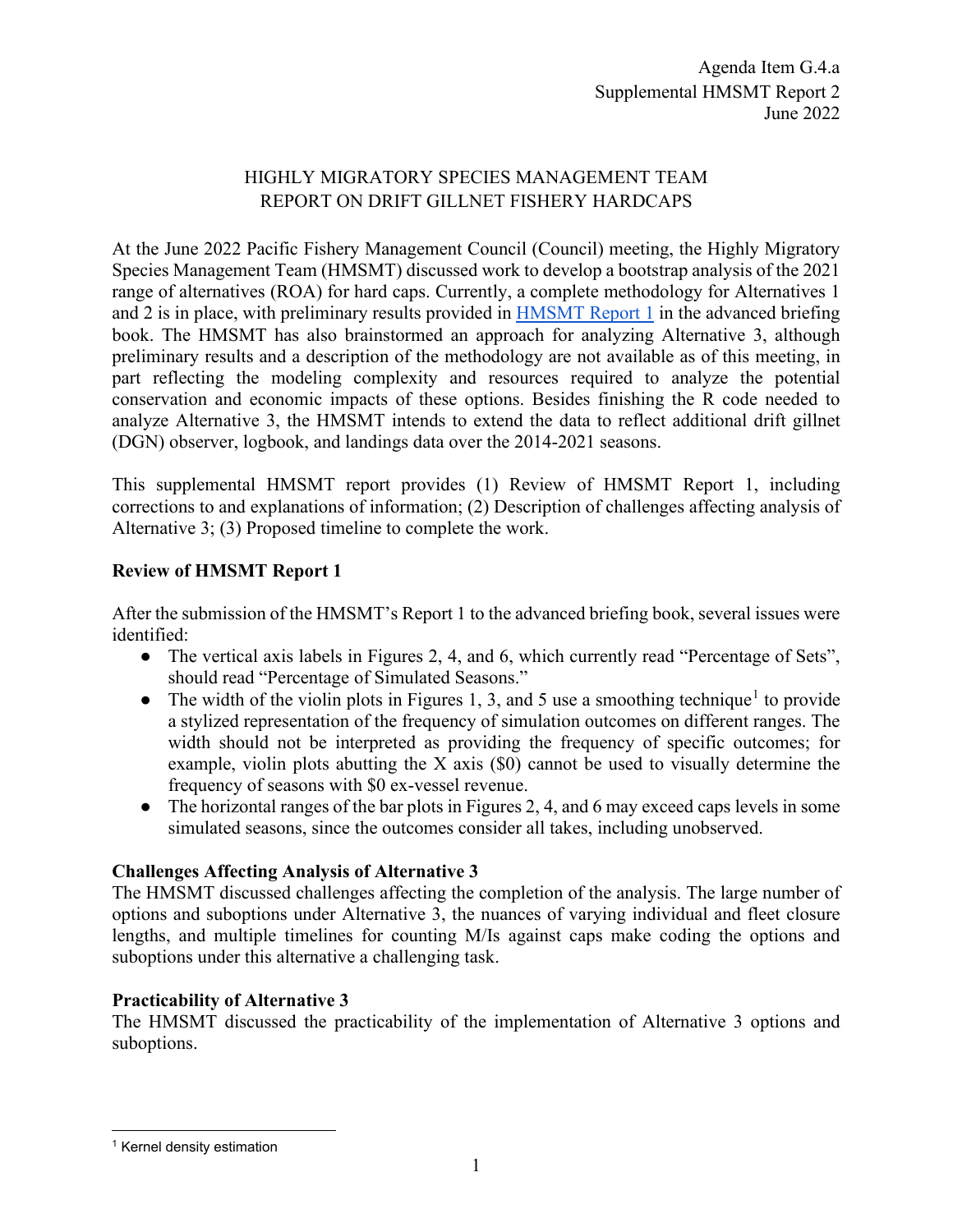Key issues are described below with HMSMT recommendations to address them.

- Individual vessel caps, either reached or exceeded, for multiple species and varying closure periods present unique modeling, implementation, and enforcement challenges. The typical notification process for implementing closures includes publishing a Federal Notice, accompanied by other means of outreach to fishery participants. However, reaching or exceeding individual vessel caps and resulting notification would be considered confidential; thus, public notice is not possible.
- For Alternatives C1 and C2, there is limited utility in implementing closures for exceeding vessel caps and reaching fleet-wide caps, as the same numbers of M/I of hard cap species would trigger these closures.
- There is a time-lag between a M/I at-sea (i.e., when the take occurs) and the notice of a closure (i.e., when the closure is imposed), which may occur 5-20 days after the vessel returns to port depending on the circumstances (e.g., species identification, method of promulgating a notice, etc.). This could result in a longer closure period when a shorter closure was intended for that time period. If the duration of the closure is based on when the take occurs, versus when the vessel closure is imposed, there could be cases where a vessel is closed for up to 30 days because the closure was imposed during the November-January period when a 14-day closure would nominally apply because the take occurred prior to November.
	- The HMSMT recommends vessel closure lengths be based on when the closure is applied rather than when the M/I event occurred.
- For Alternatives C1 and C2 in particular, it is possible that a fleet-wide cap could be reached late in the fishing season, when a complete closure may be impossible to implement before the fishery would otherwise be prohibited from operating in the U.S. Exclusive Economic Zone.
	- $\circ$  The HMSMT proposes that the closure period apply to the next fishing year (starting May 1) or season (starting August 15) as possible solutions.
- Alternative C.2 poses an added complication for different time periods of accounting for M/I towards individual vessel versus fleet-wide caps, which complicates tracking and monitoring both in the analysis of the ROA and within a fishing season.
	- The HMSMT recommends using the same start date, November 1, for counting all M/Is towards any caps within an alternative.

## **Timeline Considerations**

The HMSMT understands that final action in November is necessary if the Council desires a hard caps action to be effective for the 2023-2024 DGN fishing season. It may be useful for the Scientific and Statistical Committee (SSC) to review the analysis of the ROA, once complete, before the Council adopts final action. The analytical complexities and other issues detailed above present significant workload challenges to inform the Council's selection of either a preliminary or final preferred alternative.

The HMSMT aims to complete an analysis of all alternatives in the existing ROA in time for presentation to the SSC in advance of the September 2022 Council meeting. Completing SSC review in September would allow more time to address feedback from the SSC and complete documentation to support final action at the November 2022 Council meeting. However, in anticipation of significant obstacles in completing this work prior to September, the HMSMT proposes prioritizing Alternative 3 sub-option C2 for analysis, which would likely be the least economically adverse of the sub-options. Paired with Alternative 2, and the fact that preliminary